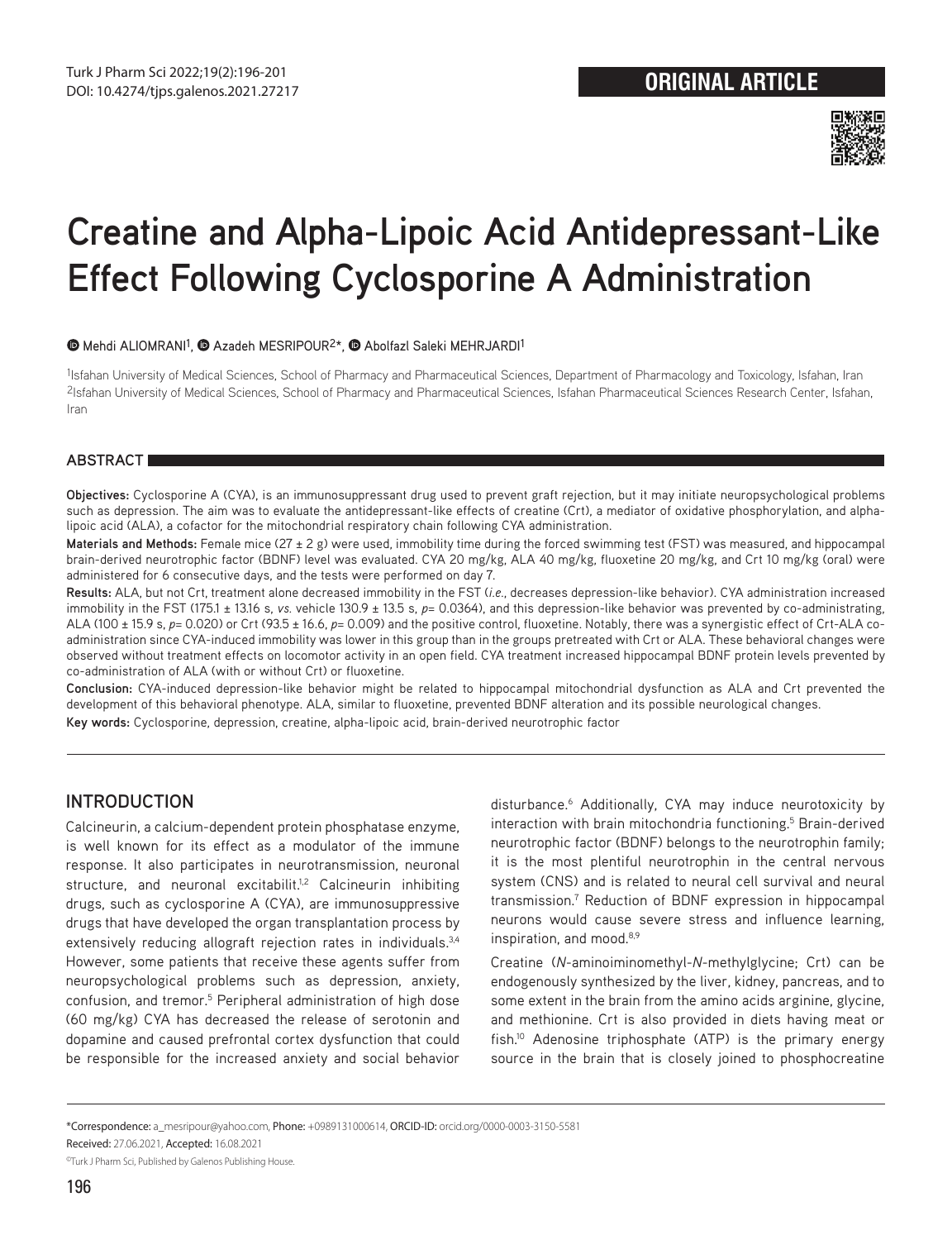(PCr). The isoenzymes of Crt kinase are specially localized in high-demanding ATP sites like the neurons to regenerate ATP *in situ via* PCr.10 Therefore, oxidative phosphorylation and Crt/PCr system prepare high energy that is critical for CNS function.<sup>11</sup> Crt has various properties in the CNS, including antioxidant, antiinflammatory, anti-apoptotic, and neuromodulatory activity.10,12 These effects have provoked further research regarding Crt monohydrate efficacy for treating neurological disorders.

Alpha-lipoic acid (ALA) naturally occurs in vegetables like broccoli, spinach, and tomatoes.<sup>13</sup> ALA is an essential cofactor for mitochondrial respiratory chain enzymes  $\alpha$ -ketodehydrogenase complexes.<sup>14</sup> ALA and its reduced metabolite dihydrolipoic acid have been noticed as antioxidants against hydroxyl radicals and an inhibitor of lipid and protein oxidation. Interestingly, this free-radical quenching antioxidant, in contrast to vitamin E (fat-soluble), is soluble in both fat and water; thus, it deactivates free radicals in both fatty and watery areas of cells. ALA can readily spread into CNS and induce protective effects on the nervous system, leading to its promising therapeutic effects on brain disorders.<sup>14</sup>

Since CYA might induce depression side effects and administrating prophylactic antidepressant drugs would expose the individual to unnecessary medication and polypharmacy, the aim was to introduce an alternative medicine. Therefore, treatment with two supplements, ALA (cofactor for mitochondrial respiratory chain) and Crt (mediator of mitochondria oxidative phosphorylation), was evaluated on mice's CYA-induced behavior changes. Novelty of the study was that the antidepressant effects of Crt and ALA were evaluated following CYA administration in mice, and finally, the BDNF levels were assessed in mice brains.

# **MATERIALS AND METHODS**

# *Animals*

Female NMRI mice (weighing  $27 \pm 2$  g, 6-8 weeks old) were housed six in each cage and kept at room temperature 21 ± 2°C on a 12 h light and 12 h dark cycle (lights on at 06:00 AM); standard mice chow and tap water *ad libitum*. Cages were placed in the behavioral laboratory 24 h prior to the experiments to acclimatize. The experiments were carried out according to the Care and Use of Laboratory Animals Guidelines Issued by The National Ethical Committee of Vice-Chancellor in Research Affairs-Medical University of Isfahan (ethical no: IR.MUI.RESEARCH.REC.1399.200). All the attempts were made to reduce animal distress and the number of animals used in the research.

# *Drug administration*

CYA (Sandimmun, 50 mg/mL; Novartis, Switzerland) 20 mg/ kg was injected intraperitoneal (IP) after diluted in 2% v/v EtOH/normal saline.<sup>15</sup> Crt monohydrate (Karen Pharma and Food Supplement, Iran) 10 mg/kg was administered by daily gavage feeding tube,<sup>16</sup> ALA (Sigma Aldrich, India) 40 mg/kg was injected IP.<sup>17</sup> A selective serotonin reuptake inhibitors (SSRIs) fluoxetine (Sigma-Aldrich, Germany) 20 mg/kg was

injected IP.15 Control groups were injected with normal saline or received normal saline by gavage feeding tube. In a separate group of mice, Crt and ALA were co-administration with CYA. The volume for all of the injections was 10 mL/kg.

## *Experiment design*

Totally 9 groups of animals consisting of 6 mice in each group were studied. Groups included: groups that received each of the drugs (ALA, Crt) alone and the control group that received normal saline (data for IP injection and gavage were similar; therefore, one group was considered here). The CYA alone group and the vehicle group (2% v/v EtOH/normal saline). Three groups that received ALA, Crt or fluoxetine (the positive control) concomitantly with CYA; finally, a group that was treated with ALA+Crt together with CYA. All the treatments were administered for 6 consecutive days, and the tests were performed on day 7. The locomotor and forced swimming tests (FST) for measuring animal despair behavior were performed on each animal. After the animals were decapitated, the brain was carefully removed on ice and stored in -70 for BDNF evaluation.

#### *Locomotor test*

The locomotor activity of mice was assessed in an open arena (45×45 cm) (Borj Sanat, Iran) divided into 15 zones by red beams. Mice were allowed to explore the field for 3 min;<sup>18,19</sup> by passing through the beams, the number of zone entries (horizontal exploration) was counted automatically, while rears on back-legs (vertical exploration) were recorded manually. The total activity for each animal was calculated, which was the sum of zone entries and rears on the back legs.

#### *Forced swimming test*

During FST, mice were forced to swim in 25°C water in a 2-liter Pyrex beaker (diameter 12.5 cm, depth 12 cm) for 6 min; the first 2 min was considered for habituation.<sup>20</sup> The animals' despair behavior was evaluated by measuring the immobility time during the last 4 min of the trial. It was considered when animals had no additional activity required to keep the animals' heads above the water. Swimming behavior, defined as horizontal movement throughout the beaker, which involved at least two limbs, and climbing behavior, defined as upward movements of the forepaws along the side of the beaker, was also recorded. The entire experiment was recorded by a camera and analyzed later. After 6 min, the mice were dried carefully to avoid hypothermia and returned to their home cage.

## *Brain BDNF enzyme-linked immunosorbent assay (ELISA)*

Mice were rapidly decapitated after  $\mathrm{CO}_2^+$  euthanasia, and the whole brain was quickly removed, weighed, and the hippocampus was dissected on a cold tile. After that, the frozen samples were kept at -70°C until further assay. Hippocampus of each sample was homogenized for 30 sec with ice-cold extraction buffer containing 50 mM Tris-HCl, 0.6 M NaCl, 0.2% Triton-X 100, 1% bovine serum albumin, 0.1 mM benzethonium chloride, 1 mM benzamidine, and 0.1 mM phenylmethylsulfonyl fluoride at pH 7.4. According to the manufacturer's instructions, a mice BDNF ELISA kit (Picokine TM ELISA, catalog no: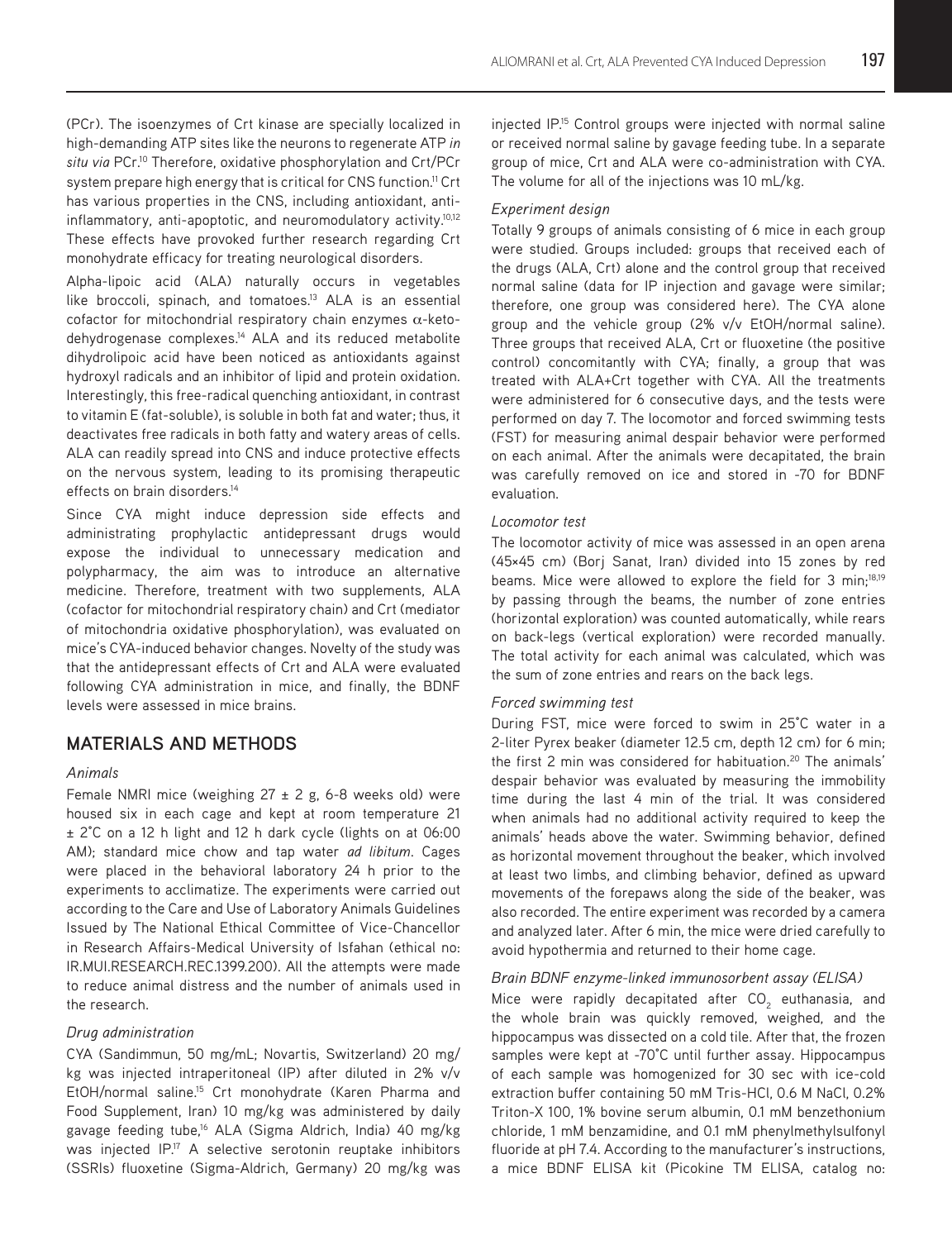EK0309, Boster Biological Technology, Canada) was used. Briefly, the homogenates were centrifuged (10.000×g, 25 min, 4°C), and the supernatant was separated.<sup>21</sup> After dilution, 100 µL of samples were added to each empty well and incubated at 37°C for 90 minutes. After washing the wells, 100 µL of biotinylated anti-mice BDNF antibody working solution was added and incubated at 37°C for 60 minutes. Then all of the wells were washed three times with poly(butylene succinate) and incubated with avidin-biotin-peroxidase complex working solution at 37°C for 30 minutes. Finally, TMB color was added to each well and kept in the dark for 30 minutes. After changing the color to yellow following TMB stop solution addition, the plate optical density absorbance was read at 450 nm using a Synergy HTX microplate reader (BioTek, USA). All of the tests were run in duplicate. The standard curves ranged from 9.5 to 380 pg/mL BDNF with a 4 pg/mL sensitivity. The intra-assay coefficient of variation varied from 2.5 to 5.1%, and the interassay coefficient of variation varied from 4.8 to 6.3%. BDNF levels were calculated as pg/mg of total protein.

#### *Statistical analysis*

Results were expressed as group mean ± standard error of the mean. All behavior results were analyzed by One-Way ANOVA, followed by Tukey's multiple comparison tests. BDNF results were analyzed by One-Way ANOVA, followed by Tukey's multiple comparison tests. *P* values less than 0.05 were considered significant. Excel 2010 and GraphPad Prizm (version 8) used the software programs for data analysis and making graphs.

# **RESULTS**

#### *Effect of Crt, ALA, and CYA on the behavioral tests*

The locomotor activity results in Figure 1a show no statistically important difference in the total activity between Crt and ALA alone groups compared with the control group [F (2, 15)=3.544, *p*= 1.724]. Also, there was no significant difference in the total activity between CYA and the pretreatments with Crt, ALA, or fluoxetine groups compared with the vehicle group [F (5, 30)=1.445, *p*= 2.055]. The results of immobility time during FST are presented in Figure 1b; Crt insignificantly reduced immobility time in normal animals while ALA significantly reduced immobility time (81.6 ± 15.9 s *vs.* control 142 ± 9.7 s, *p*= 0.0094). CYA significantly increased immobility time  $(175.1 \pm 13.16 \text{ s})$ *vs.* vehicle 130.9 ± 13.5 s, *p*= 0.0364), and by pretreatments, with ALA (100 ± 15.9 s, *p*= 0.020) or Crt (93.5 ± 16.6, *p*= 0.009) the immobility time significantly decreased compared to CYA alone. By co-administration of ALA-Crt following CYA injection, immobility time dropped dramatically (12.2 ± 2.59 s, *p*<0.001 *vs.* CYA). The result was significantly lower than pretreatment with ALA (*p*= 0.0022) or Crt separately (*p*= 0.0052). Fluoxetine as the reference antidepressant drug reduced immobility in CYAtreated animals (47.7 ± 18.8 s, *p*<0.001 *vs.* CYA group).

According to Table 1, swimming time during the FST following ALA administration was significantly higher than control  $(141 \pm$ 13.9 s *vs.* control 76.9 ± 11 s, *p*= 0.002) Crt also slightly increased swimming time. By administrating Crt and CYA, swimming time was significantly higher (*p*= 0.0393) than CYA alone.

Similarly, co-administrating ALA-Crt increased swimming time compared to CYA alone (*p*= 0.0030). The table also shows that treating with ALA-Crt significantly increased the climbing time compared to CYA alone (*p*= 0.0298). Climbing time was also significantly higher in animals treated with fluoxetine than CYA alone (*p*<0.001).

#### *Brain BDNF level*

The results of brain BDNF levels are depicted in Figure 2. BDNF level was not different following administrating ALA or Crt compared to the control group  $(571 \pm 43.1 \text{ pg/mg})$ protein). Interestingly CYA significantly increased BDNF levels compared with vehicle (1059 ± 81.0 pg/mg protein, *p*= 0.0093). Treatment with Crt did not change the result, while treatment with ALA similar to fluoxetine significantly reduced BDNF levels compared with CYA alone (684 ± 103 pg/mg protein, *p*= 0.0454). Administrating ALA-Crt also significantly decreased BDNF levels compared with CYA alone (*p*= 0.0413). Table 2



**Figure 1.** Effect of Crt, and ALA, on mice behavior following CYA administration. Total activity during locomotor test = (horizontal + vertical) exploration (a), and immobility time during FST (b). The control and vehicle groups received normal saline and 2% v/v EtOH/normal saline. Results are expressed as group mean ± SEM and analyzed by ANOVA followed by Tukey's comparison test (n= 6).  $\hat{p}$ <0.05, compared with the control;  $\hat{p}$ <0.05, compared with the vehicle. \**p*<0.05, \*\**p*<0.01, and \*\*\**p*<0.001 compared with CYA group. ##*p*<0.01 as shown

ALA: Alpha-lipoic acid, Crt: Creatine, CYA: Cyclosporine A, SEM: Standard error of the mean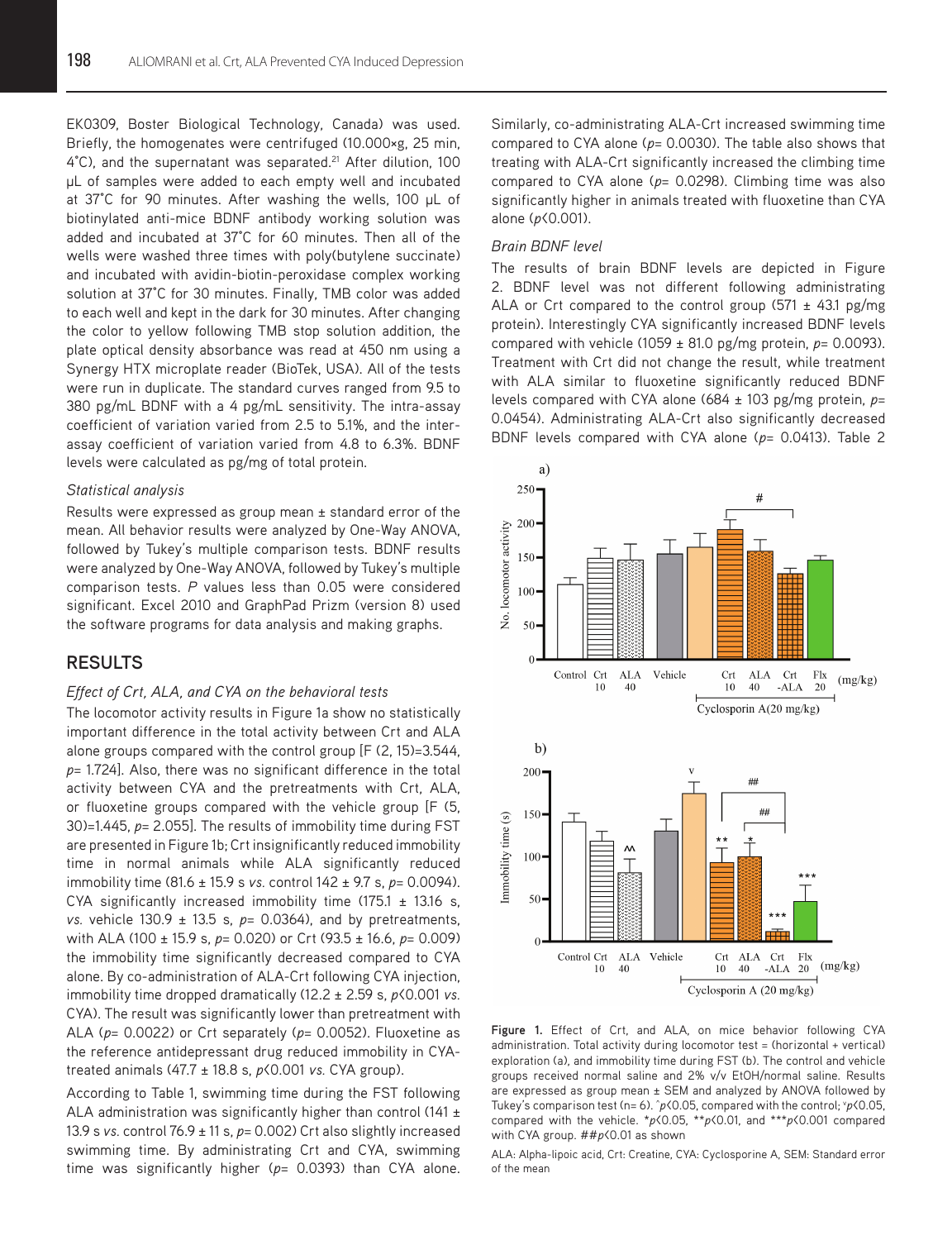| Table 1. Swimming and climbing time during the FST |                             |                      |
|----------------------------------------------------|-----------------------------|----------------------|
| Groups (n= 6)                                      | Swimming<br>time (s)        | Climbing time<br>(s) |
| Control                                            | $76.9 \pm 11$               | $21.14 \pm 12.01$    |
| ALA                                                | $141 \pm 13.9$ <sup>*</sup> | $17.50 \pm 10.16$    |
| Crt                                                | $113 \pm 9.65$              | $8.50 \pm 3.26$      |
| Vehicle                                            | $76.3 \pm 17.4$             | $1.66 \pm 0.91$      |
| CYA                                                | $69.7 \pm 18.3$             | $3.16 \pm 1.68$      |
| CYA+ALA                                            | $117 \pm 10.1$              | $22.50 \pm 9.60$     |
| CYA+Crt                                            | $132 \pm 18.2^*$            | $20.17 \pm 8.64$     |
| CYA+ALA+Crt                                        | $174 \pm 18.1***$           | $54.17 \pm 18.67*$   |
| CYA+fluoxetine                                     | $84.2 \pm 21.2$             | $91.50 \pm 15.51***$ |

The control and vehicle groups received normal saline and 2% v/v EtOH/ normal saline. Results are expressed as group mean ± SEM and analyzed by ANOVA followed by Tukey's comparison test (n= 6). ^: *p*<0.05, compared with the control;  $\cdot v$ : *p*<0.01, compared with the vehicle. \*: *p*<0.05, \*\*: *p*<0.01, compared with CYA group. FST: Forced swimming test, ALA: Alpha-lipoic acid, Crt: Creatine, CYA: Cyclosporine A, SEM: Standard error of the mean



**Figure 2.** Normalized brain-derived BDNF level. The control and vehicle groups received normal saline and 2% v/v EtOH/normal saline. Results are expressed as group mean ± SEM and analyzed by ANOVA followed by Tukey's comparison test (n= 6).  $w p \times 0.01$ , compared with the vehicle; \**p*<0.05, compared with the CYA group

BDNF: Brain-derived neurotrophic factor, SEM: Standard error of the mean, CYA: Cyclosporine A, ALA: Alpha-lipoic acid, Crt: Creatine

shows the percentage of the hippocampus to whole-brain tissue; in CYA treatments, it was significantly higher than the vehicle group, and ALA and Crt reversed it, but not fluoxetine.

# **DISCUSSION**

This research proved that the complementary drugs, ALA and Crt, prevent depressive-like behavior initiation by CYA in mice, and ALA-Crt showed a synergistic antidepressant effect. While CYA increased the brain BDNF level, treatment with Crt did not change the BDNF level, and ALA reduced it. This study was carried out on female mice since it was shown previously that Crt effects on depressive behavior in FST are sex-dependent, and female rats had shown better antidepressant-like response.<sup>22</sup>

**Table 2. Hippocampus to whole-brain percentage**

| Groups (n= 5)  | %<br>Hippocampus<br>to the whole<br>brain |
|----------------|-------------------------------------------|
| Control        | $9.02 \pm 0.44$                           |
| ALA            | $7.15 \pm 1.22$                           |
| Crt            | $6.31 \pm 0.52^{\circ}$                   |
| Vehicle        | $8.06 \pm 0.32$                           |
| <b>CYA</b>     | $10.34 \pm 0.54^{\circ}$                  |
| CYA+ALA        | $7.42 \pm 0.98*$                          |
| CYA+Crt        | $8.58 \pm 0.51$                           |
| CYA+ALA+Crt    | $8.22 \pm 0.76$                           |
| CYA+fluoxetine | $11.31 \pm 0.31^{\circ}$                  |

The control and vehicle groups received normal saline and 2% v/v EtOH/ normal saline. Results are expressed as group mean ± SEM and analyzed by ANOVA followed by Tukey's comparison test (n= 6). ^: *p*<0.05, compared with the control; v:  $p$ <0.05, compared with vehicle; \* $p$ <0.05, compared with the CYA group. ALA: Alpha-lipoic acid, Crt: Creatine, CYA: Cyclosporine A, SEM: Standard error of the mean

FST is the most commonly used behavior test used for antidepressant screening.<sup>23</sup> Rodents perform a typical immobile posture following initial escape attempts movements in the inescapable water-filled beaker. Immobility time during FST was measured as a certain depressive-like phenotype that is despair behavior. The locomotor activity was evaluated prior to the FST since no noticeable difference was observed between different therapies and normal animals; thus, changes in the immobility time in FST could be interpreted as animal depressive-like behavior. CYA administration increased immobility time, indicating animal despair behavior. It was also reported previously that following CYA single-dose injection, immobility time measured after 4 h and 24 h in separate groups of animals increased in FST.<sup>15</sup> After nephrotoxicity, neurotoxicity is the most severe CYA-related side effect that was proved to be related to drug interface with brain mitochondria.<sup>5</sup>

In the following experiment, Crt prevented CYA-induced despair behavior, as the immobility time was significantly lower than the CYA group. It has been proven that Crt could protect neurons against neurotoxic substances such as harmful excitatory amino acid glutamate levels by buffering ATP levels.<sup>24</sup> The mitochondrion and Crt and PCr establish a critical system in energy homeostasis in high energy demanding organs, such as the brain. Crt buffers against ATP depletion since it increases PCr as a substrate for Crt kinase, which converts adenosine diphosphate to ATP and, therefore, exerts its neuroprotection effect.<sup>25</sup> Therefore, by stimulating the rate of ATP synthesis and producing high amounts of PCr, Crt may have prevented the CYA-induced neurotoxicity and depressive-like behavior in mice. Pretreatment with Crt also increased the swimming time, although neurotransmitters were not measured on the downside of the study; according to previous studies, the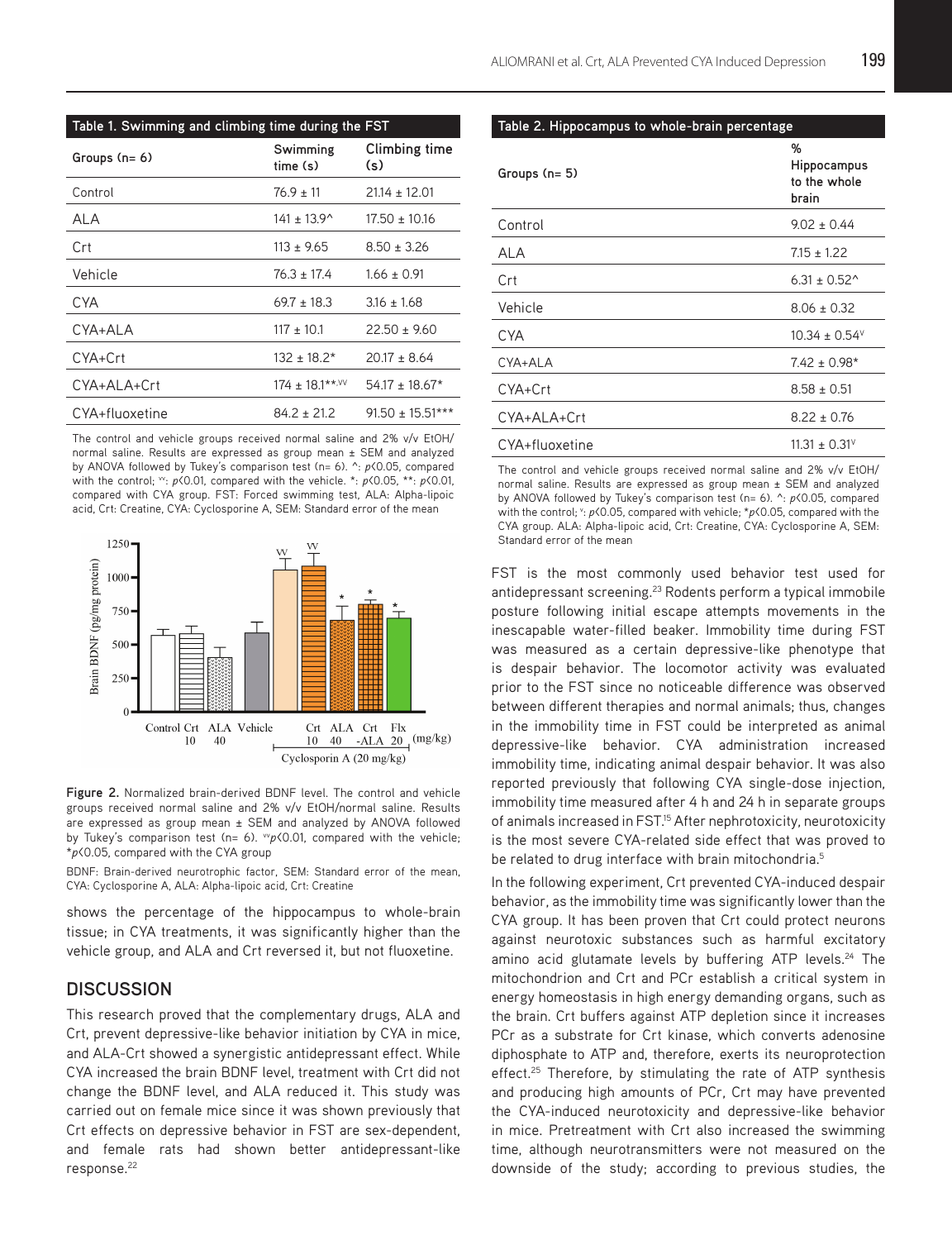serotonergic system may be involved in the antidepressantlike effects. The SSRI drugs increase the swimming time while the catecholamine-related antidepressants increase the climbing time.<sup>26</sup> However, the pretreatment of fluoxetine with CYA showed unexpected results as the climbing time was significantly higher than control because of the interaction between CYA and fluoxetine. It was shown previously that high dose CYA decreases serotonin release.<sup>6</sup>

Pretreatment with ALA also reduced CYA-induced depressionlike behavior, as immobility time was reduced significantly. ALA has been recognized as a potent antioxidant naturally found in diets; indeed, there would be increased functional capacity when given as a supplement.<sup>27</sup> ALA antioxidant capacity could be the reason for its protective effects against CYA-induced depression. In support of our study, animal studies have shown that ALA, along with reducing neurodegeneration in the hippocampus, reduced peripheral oxidative damage by increasing total anti-oxidative potential.<sup>28</sup> In addition, supplemented ALA in old rats has increased mitochondrial membrane capacity and declined oxidative damage.<sup>29</sup> Therefore ALA has prevented CYA neurotoxicity through interaction with brain mitochondria functioning.<sup>5</sup> The most exciting finding was that co-administrating ALA-Crt had a synergistic antidepressant-like effect as immobility time during FST reduced dramatically. Meanwhile, climbing and particularly swimming time significantly increased. It was supposed that serotonin and mitochondria have a close interconnection since by improving mitochondrial functioning, swimming time increased. Variable mitochondrial activity equals energy demand to energy supply throughout the neurons and controls replacing mitochondria in the periphery.<sup>30</sup> Researchers have found that serotonin and 5-HT1A receptors in hippocampal neurons are involved in mitochondrial trafficking.<sup>31</sup>

In the present study, brain BDNF levels almost doubled following CYA administration, and AIA similar to fluoxetine prevented this effect. BDNF and its receptor tyrosine kinase receptor B play essential roles in cell survival, neurogenesis, synaptic plasticity, and neuron survival during life.<sup>32</sup> Previous studies have shown that chronic administration of CYA in rats for 30 days reduced brain BDNF levels that could be responsible for the depressant effect of CY.<sup>8</sup> It was observed that following 14 days of treatment with fluoxetine, BDNF expression was decreased.<sup>33</sup> However, following 21 days of fluoxetine administration, BDNF expression was upregulated.<sup>34</sup> It was also reported that BDNF level increased in an animal model of schizophrenia, and it was suggested that this elevation is in response to toxic materials as a defensive mechanism.<sup>35,36</sup> After 7 days of BDNF infusions into the ventral tegmental area, latency to immobility in the FST declined, suggesting a depressive-like behavior against the BDNF role proposed in the hippocampus.<sup>37</sup> In addition, some studies have shown that increased BDNF level is related to depression.38 According to these studies, different therapies and exposure time could influence brain BDNF levels. In our study, after depressive-like behavior initiated by CYA, BDNF levels increased, that might be related to CYA neurotoxic effect. However, although Crt pretreatment had an anti-immobility effect in FST, it did not alter the rise in BDNF levels. Only ALA pretreatment reduced BDNF levels similar to fluoxetine, and probably, ALA is more effective in preventing CYA neurotoxic initiation; this warrants further investigation. In addition, the higher hippocampus to whole-brain ratio and elevation of BDNF level in CYA treated groups are related to the increased immobility during FST.

# **CONCLUSION**

In conclusion, the present study showed that mitochondrial antioxidant ALA and Crt prevented CYA-induced depressivelike behavior. Therefore, it was postulated that at least part of CYA induced depressive effect is mediated by mitochondrial dysfunction neurotoxicity. Also, we observed that ALA could hinder BDNF alteration and its possible neurological changes as effective as fluoxetine.

# **ACKNOWLEDGEMENTS**

This work was supported by the School of Pharmacy and Pharmaceutical Sciences Research Council, Isfahan University of Medical Sciences (grant number 399189, 1/05/2020).

#### *Ethics*

**Ethics Committee Approval:** Care and Use of Laboratory Animals Guidelines Issued by The National Ethical Committee of Vice-Chancellor in Research Affairs-Medical University of Isfahan (ethical no: IR.MUI.RESEARCH.REC.1399.200).

**Informed Consent:** Not applicable.

**Peer-review:** Externally peer-reviewed.

#### *Authorship Contributions*

Concept: M.A., A.M., Design: A.M., M.A., Data Collection or Processing: A.S.M., A.M., Analysis or Interpretation: A.M., M.A., Literature Search: A.M., M.A., A.S.M., Writing: A.M., M.A.

**Conflict of Interest:** No conflict of interest was declared by the authors.

**Financial Disclosure:** This research was supported by the Research Council, Isfahan University of Medical Sciences, Iran.

#### **REFERENCES**

- 1. Buttini M, Limonta S, Luyten M, Boddeke H. Differential distribution of calcineurin A isoenzyme mRNA's in rat brain. Naunyn Schmiedebergs Arch Pharmacol. 1993;348:679-683.
- 2. Mansuy IM. Calcineurin in memory and bidirectional plasticity. Biochem Biophys Res Commun. 2003;311:1195-1208.
- 3. Musson RE, Cobbaert CM, Smit NP. Molecular diagnostics of calcineurin-related pathologies. Clin Chem. 2012;58:511-522.
- 4. Kahl AL, Kirchhof J, Füting A, Hütter BO, Wilde B, Witzke O, Benson S, Hadamitzky M, Schedlowski M. Acute administration of cyclosporine A does not impair attention or memory performance in healthy men. Behav Pharmacol. 2017;28:255-261.
- 5. Serkova NJ, Christians U, Benet LZ. Biochemical mechanisms of cyclosporine neurotoxicity. Mol Interv. 2004;4:97-107.